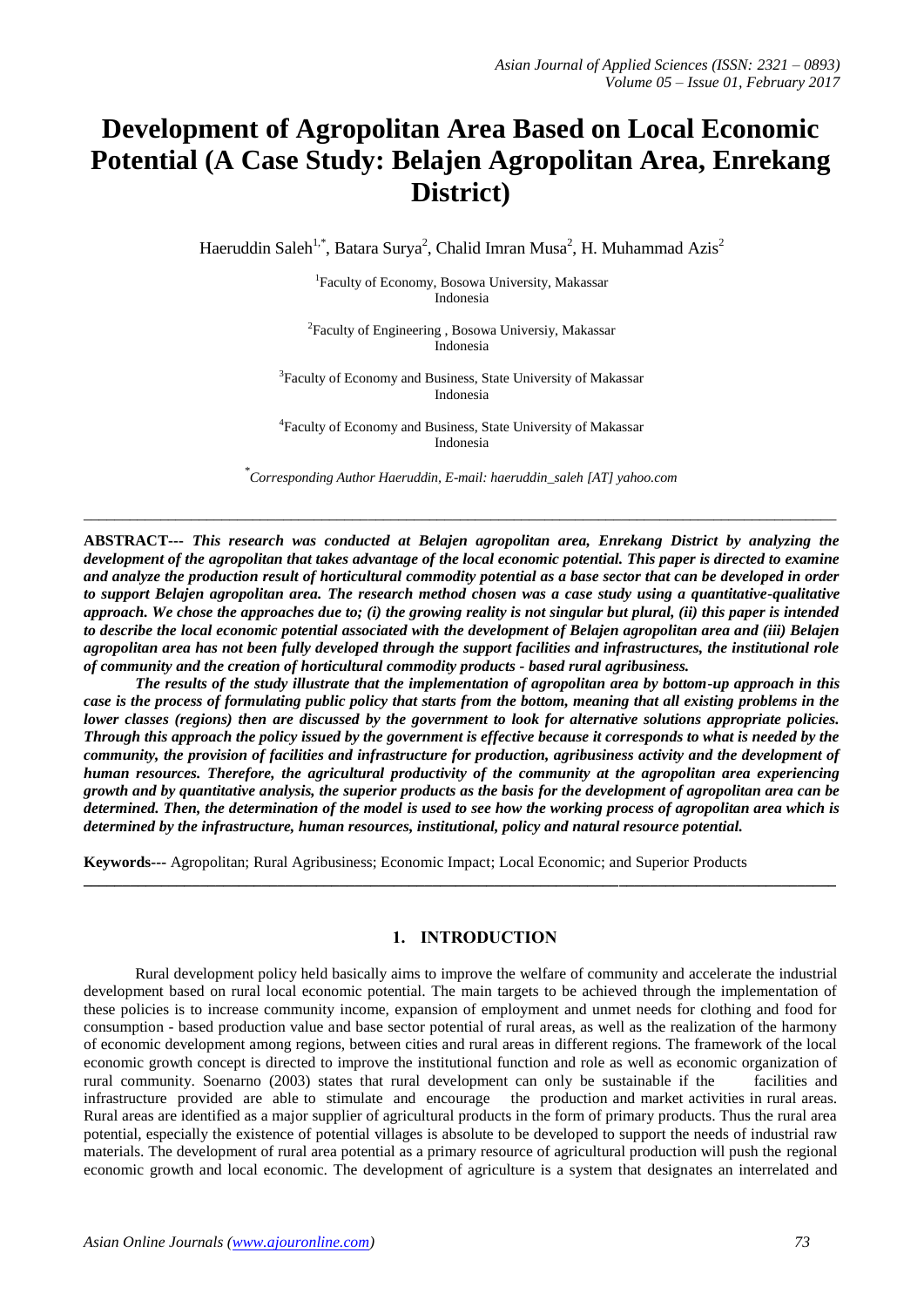effective solution in how to set the options of the most decisive inhibiting factor to perform a limited effort and provide optimal results, Yuwono, T., et.all. (2011).

Development of agropolitan area is a portion of the implementation of national development policy that translated until the district level. The process is then translated by the Government of Enrekang District through the regional featured program policy integrally since 2009. The implementation of development of Agropolitan area then followed by Regional Regulation of South Sulawesi Province No. 9 of 2009 (RTRW of 2009-2029) and Regional Regulation of Enrekang District No. 14 of 2008 (Regional Long Term Development Plan of 2008-2028). Agropolitan area in Enrekang District is determined and centered on Belajen Agropolitan area, Alla Sub District. Belajen Agropolitan area in Enrekang District is identified as having natural resource potential to support the development of agricultural sector and horticultural commodities in particular. The condition is also supported by the human resource potential who are dominantly work in the agricultural sector.

The development of Belajen Agropolitan area potential is identified as has not been optimized in terms of achieving the target of increasing the production business - based people's economy and regional advantage. Dahliana (2009), states that the determination of the leading commodity not only takes into consideration the area of land and productivity, but also requires a holistic assessment, including; cultivation, harvest, post-harvest, processing, market, distribution and other supporting factors, among others, banks and community institutions, so that the development of agribusiness as a whole can be achieved. It means that in the context of regional development of argopolitan Belajen area in Enrekang District will require the support of an integrated program with financing systems and the institutional role of the community. Suryani, P., and Rahmadani, E., (2014), confirm four issues related to the role of the agricultural sector; (a) contribute to agricultural products, (b) donate the market share from agricultural products, (c) contribute factors of agricultural production, and (e) contribute the most substantial foreign exchange. Thus these four factors have a central role in the effort of development of Belajen agropolitan area area, Alla Sub District, Enrekang District.



**Figure 1. Administration Enrekang as the Object of the Study**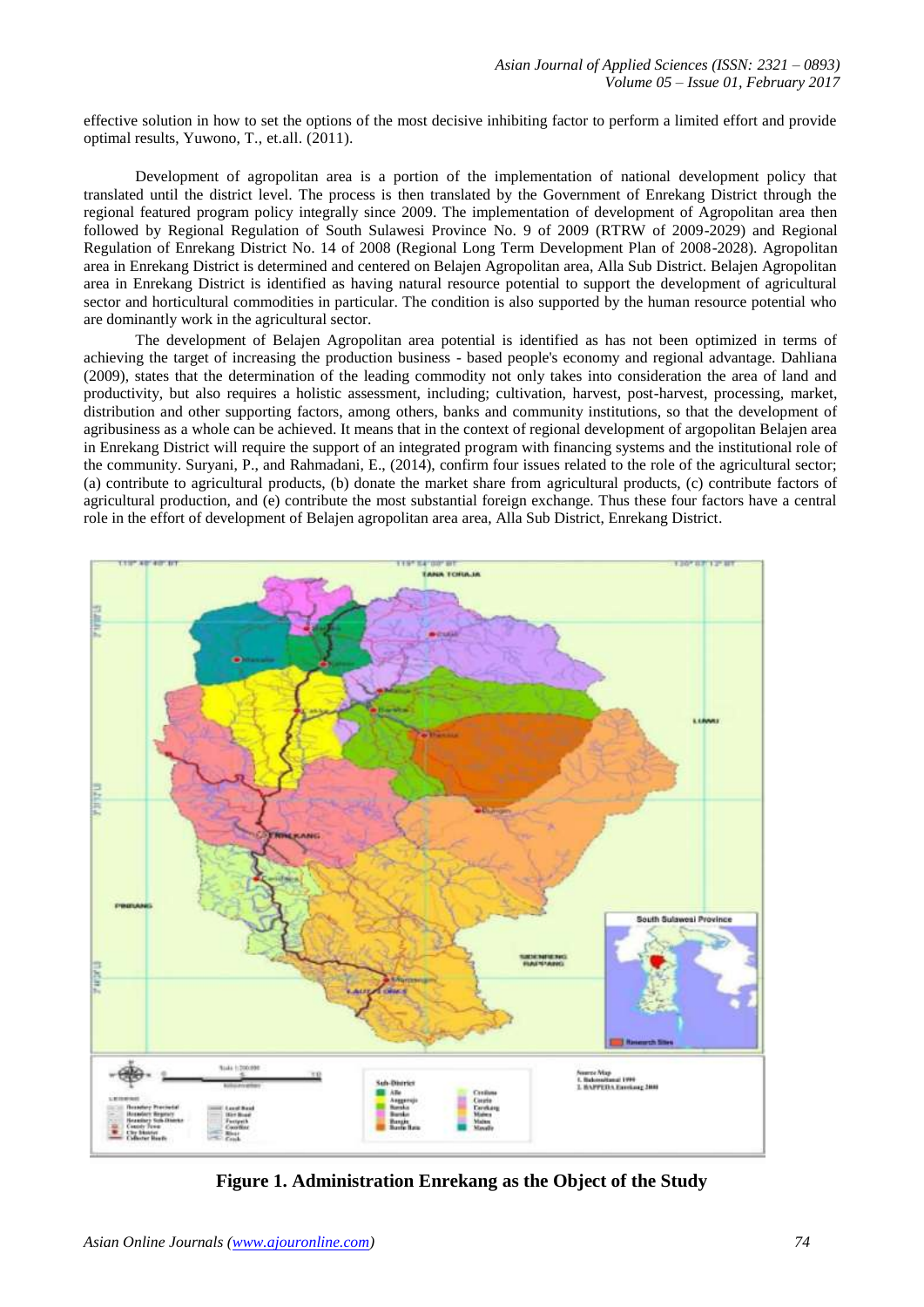Belajen agropolitan area as the growth pole area in Alla Sub District, Enrekang District, basically is a unit of regional economic development in order to encourage the optimization of the utilization of natural resources in a sustainable manner and the chain of distribution of the flow of economic goods and services (supply and demand) to meet consumption of the agricultural products, especially vegetables and fruits of horticultural commodity. Thus, in order to support economic growth and improve the farmers productivity in Alla Sub District, then the Belajen agropolitan area area will be the main production area that requires support of marketing systems as well as facilities and infrastructure which is integrated with the development of infrastructure system of wider region. this are will aslo go through the effort of marketing network development of products, post-harvest development, rural agribusiness development sustainably and venture capital support for farmers to increase the farmers productivity.

Starting from that view, it is understood that the development of agropolitan area based on local economic potential will require the support of economic cooperation between actors in the system of rural agribusiness. Thus the ontological assumptions that are built in this paper, namely; (i) Belajeng agropolitan area will develop through a process of integration program and between economic actors, (ii) development process of Belajeng agropolitan area will require investment support from the financing of infrastructure and patterns of rural agribusiness ongoing basis, (iii) development of local economic potential is performed through the coaching effort and venture capital assistance for farmers that is integrated with the market system, (iv) construction and development of Belajeng agropolitan need support of empowerment of farmers, market access and increase in the institutional capacity of community, and (v) Belajeng agropolitan needs support in the development of economic base sectors as the leading according to the of local economic potential and agricultural product result worked by farming community.

## **2. RESEARCH METHOD**

The choice of location research based on some consideration; (a) Alla Sub District was the location of a quite potential production center and horticultural commodity producer, (b) the main activity of the population are working dominantly in the agricultural sector, or 29.44%, of the total population. This paper was directed to examine and analyze the potential products of horticultural commodities as a basic sector that could be developed in order to support Belajen agropolitan area. Thus, the type of research that was selected was a case study using a quantitative-qualitative approach. The reason of choosing the approach is; (i) the growing reality is not singular but plural, (ii) it was intended to describe the local economic potential associated with the development of Belajen agopolitan area, and (iii) the agropolitan of Belajen has not been fully developed through the support of facilities and infrastructure, the role of community institutions and the creation of horticultural commodities production rural agribusiness based. Sutopo (2002), states that qualitative research would be able to capture a wide range of qualitative information with description, which was more valuable than just a statement of the amount or frequency in numerical terms. Furthermore, Bog and Biklen (1982) asserted that a case study searched to describe settings, certain objects or events. Thus the case studies in this paper had to answer the question of how the implementation or implement something in the context of agropolitan development based on local economic. Ontological assumptions that are built in this paper were that social reality as a result of the work of individual interpretative process on the structure within which involves various processes of subjective and intersubjective meaning. Selection of the resources was conducted as directed (purposeful sampling techniue) with an emphasis on the key resources, Burhan Bungin (2007).

The research activities were carried out in Belajen agropolitan area, this research was conducted through descriptive and quantitative approach. According to Hendayana (2003) on quantitative approach, he confirmed that for the analysis of survey data result Location Quetieon (LQ) method was used. This method was used to define sectors of the local economic base to support the development of Belajen agropolitan area. The greater the LQ value of a commodity showed that these commodities had larger potential advantage. Analytical Hierarchy Process (AHP), was used to assess the leading sectors among superior commodities by LQ calculation, Joseph (2004). Thus the final result to be achieved was to determine the most superior horticultural commodity in order to support the development of Belajen agropolitan area based on local economic potential.

## **3. DATA AND ANALYSIS**

Belajen Agropolitan Area is a portion of the Alla Sub District, Enrekang District. Based on Alla' Sub District which is geographically located at coordinates of 119° 37'19,16" E and 4° 01'06,80" S. Alla' Sub District consists of 8 Village/Urban Village, located in the western part of EnrekangDistrict. Administratively, the Belajen Agropolitan Area is the development center of Alla' Sub District crossed by the regional transport from Enrekang City to the Toraja District. The position and geographic location of Alla' Sub District is directly adjacent to: (a) East side is Curio Sub District, (b) West side is Masalle and Baroko Sub District, (c) North side is Toraja District, and (d) Southern is Anggeraja Sub District. Alla' Sub District is one of the sub districts in Enrekang District with an area of approximately 34.66 km<sup>2</sup>. The area of village/urban village in Alla' Sub District is on Table 1 below.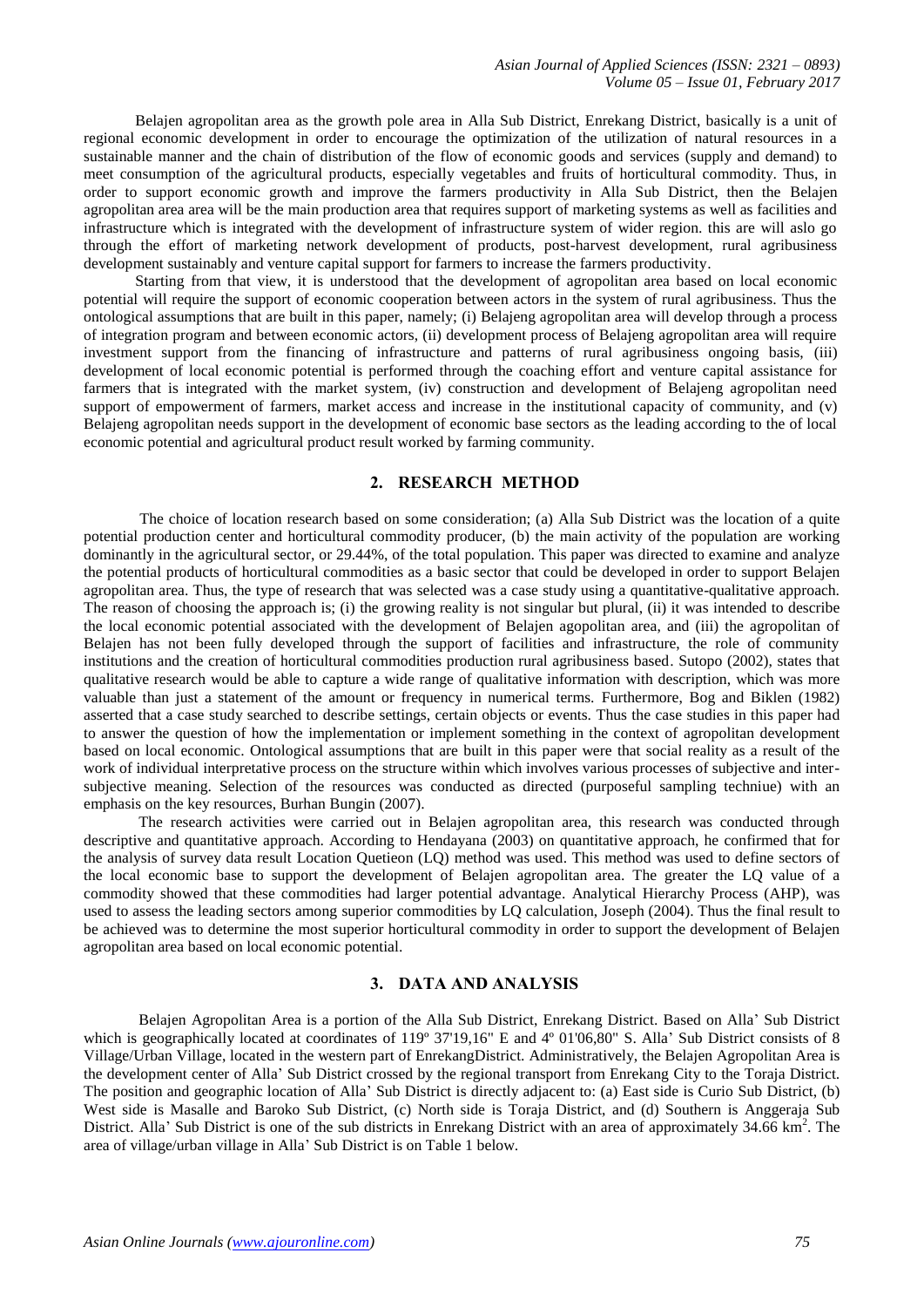|                | Village/Urban  |            | <b>Total</b>       |                |              |     |
|----------------|----------------|------------|--------------------|----------------|--------------|-----|
| N <sub>0</sub> | <b>Village</b> | Area (km2) | <b>Environment</b> | <b>Village</b> | <b>RW/RK</b> | RT  |
|                | Mata Allo      | 4,15       |                    |                |              |     |
|                | Kalosi         | 5,08       |                    |                | 10           | 21  |
| 3.             | Kambiolangi    | 3,50       |                    |                | 10           | 20  |
| 4.             | Buntu Sugi     | 2,93       |                    |                |              |     |
| 5.             | Sumillan       | 3,81       |                    |                |              | 34  |
| 6.             | Pana           | 4,95       |                    |                |              | 12  |
|                | <b>Bolang</b>  | 4,15       |                    |                |              | 18  |
| 8.             | Taulo          | 4,04       |                    |                |              | 16  |
|                | <b>Total</b>   | 32,61      | 14                 |                | 62           | 134 |

**Table 1. Area of Village/Urban Village and the Number of Environment, Village and RT/RW in Alla' Sub District**

*Source: Alla Sub District' In Figures 2014*

The table above shows that Kalosi Village has an area of approximately 5.08 km², while Buntu Sugi village has the smallest area, or an area of 2.93 km². Of the total area of Alla Sub District of 32.61 km², they are predominantly utilized by the community for the development of vegetables and fruits and are the main orientation of the population activity. Meaning that the agricultural sector is a dominant sector developed by communities in Alla' Sub District and it is an economic base in Enrekang District region. According to Sjafrizal (2014), the potential of a region should be viewed from the perspective of comparative advantage and the importance of considering the location coefficient. It means that the development of Belajen agropolitan area is very important to establish the leading sector potential based on comparative advantage as well as location coefficient as a reference to establish the leading sectors of the economy that is integrated with the market system as a unit chain of the economic system in the Belajen agropolitan area. Potential of agricultural crops production in Alla Sub District to support the Belajen agropolitan area is in the following table.

| Table 2.                                                                     |  |  |  |  |
|------------------------------------------------------------------------------|--|--|--|--|
| Potential of Crop Production Sector in Alla' Sub District, Enrekang District |  |  |  |  |

| N <sub>0</sub> | <b>Type of Plants</b> | Area of Harvest (Ha) | <b>Production (Ton)</b> | $\frac{0}{0}$ |
|----------------|-----------------------|----------------------|-------------------------|---------------|
| 1              | 2                     | 3                    | 4                       | 5             |
| 1              | Rice                  | 354                  | 1.905,23                | 21,25         |
| 2              | Corn                  | 96                   | 460,99                  | 5,14          |
| 3              | Cassava               | 19                   | 182,40                  | 2,03          |
| 4              | Sweet potato          | 29                   | 362,50                  | 4,04          |
| 5              | Peanut                | 3                    | 2,27                    | 0,03          |
| 6              | Soybean               |                      | 0,97                    | 0,01          |
| 7              | Cabbage               | 96                   | 3.776                   | 42,12         |
| 8              | Choy sum              | 11                   | 399                     | 4,45          |
| 9              | Tomato                | 62                   | 400                     | 4,46          |
| 10             | <b>Shallot</b>        | 61                   | 408                     | 4,55          |
| 11             | Welsh onion           | 77                   | 616                     | 6,87          |
| 12             | Red chili             | 34                   | 207,6                   | 2,32          |
| 13             | Kidney bean           | 12                   | 30                      | 0,33          |
| 14             | Mung bean             | 9                    | 82                      | 0,91          |
| 15             | Chayote               | 10                   | 132                     | 1,47          |
|                | <b>Total</b>          | 372                  | 8.964,96                | <b>100</b>    |

*Source: Alla Sub District' In Figures 2014*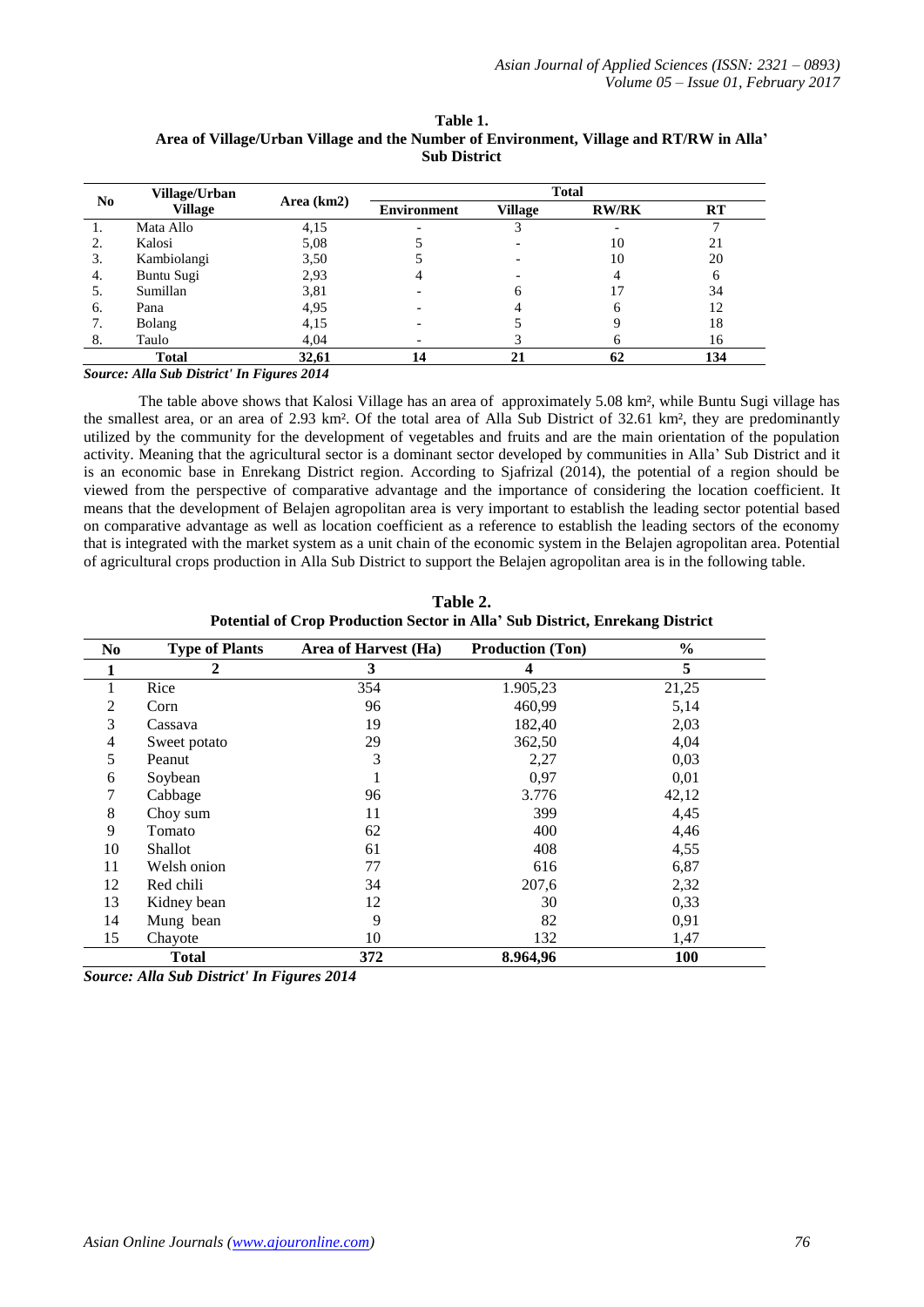



Table 2 describes the potential of crop production in Alla Sub District with a total production of 8964.96 tons/ha. The data illustrates that the highest and production by the population is on the commodity of cabbage with a total production of 3,776 tons/ha or 42.12% and the lowest commodity based on the production value is commodity of red beans of 30 tons/ha, or 0.33%. Some things that can be interpreted related to the local economic resources potential in Alla Sub District to support the development of Belajen agropolitan area, namely: *First*, the contribution of the productivity on cabbage commodity of Enrekang District is quite dominant. *Second*, the production potential contributes positively to regional economic growth and increase in farmer income. *Third*, that the cabbage commodity is a leading sector for the development of rural agribusiness in Balajen agropolitan area. It can be concluded that vegetable horticultural commodity is a base sector to support the development of Balajen agropolitan area based on local economic potential in Alla Sub District. Blakely (1991), asserts that the Local Economic Development (LED) is an interest interwoven process between government, private, producer and community by optimizing local natural resources in order to create economic growth and employment.

Triyowono, (2003) mentions that if the local economic potential is empowered, then it will boost the economic growth of a region and economic growth can be felt and observed through a variety of ways. Meaning that the local resource potential when managed optimally through the support of government policy, in terms of providing infrastructure includes roads, markets, institutional, capital and other means, it will encourage the economic growth in the region and increase in community income. Thus, the development of Belajen agropolitan area will require synergy in the development process and involves various roles of development actors, namely; government as decision-makers, private sector through investment and farming community as the main actor. These three pillars constitute an integrated system in the development process of Belajen agropolitan area. Plantation sector potential, particularly horticultural commodity of fruit to support the development of Belajen agropolitan area is in Table 3 below.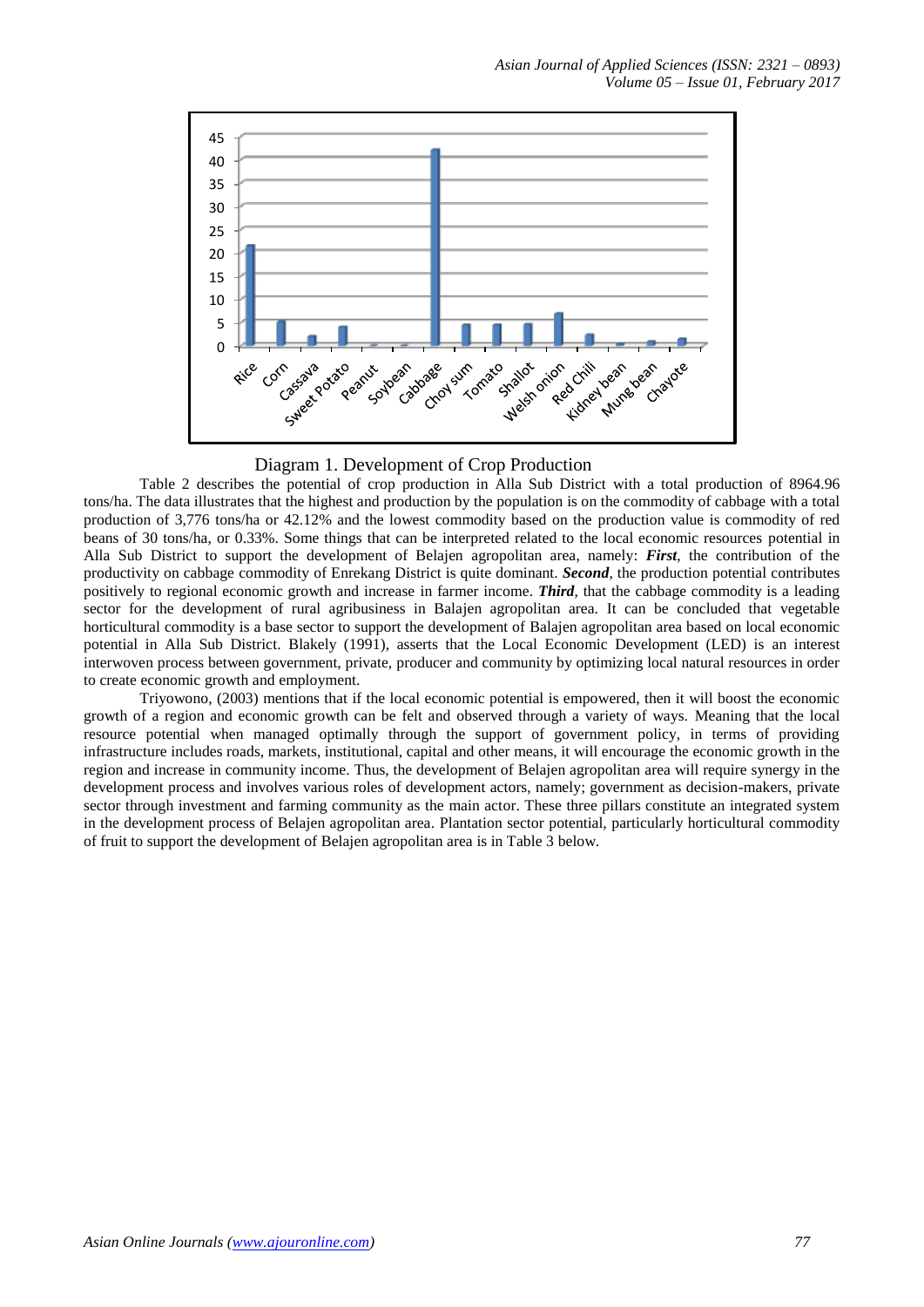| N <sub>0</sub> | <b>Type of Plants</b> | of Harvest<br>Area<br>(Ha) | <b>Production (Ton)</b> | Percentage $(\% )$ |
|----------------|-----------------------|----------------------------|-------------------------|--------------------|
| 1              | Jackfruit             | 127                        | 4,96                    | 0,47               |
| $\overline{2}$ | Salak                 | 30.220                     | 271,98                  | 25,53              |
| 3              | Papaya                | 85                         | 1,7                     | 0,16               |
| $\overline{4}$ | Banana                | 1287                       | 19,30                   | 1,81               |
| 5              | Pineapple             | 95                         | 0,19                    | 0,02               |
| 6              | Avocado               | 202                        | 2,22                    | 0,21               |
| 7              | Coconut               | 141                        | 34,8                    | 3,27               |
| 8              | Kapok                 | 13                         | 3,2                     | 0,30               |
| 9              | Coffee                | 666                        | 570,1                   | 53,52              |
| 10             | Cloves                | 47,9                       | 0,5                     | 0,05               |
| 11             | Pepper                | 71                         | 18,5                    | 1,74               |
| 12             | Candlenut             | 31                         | 4,8                     | 0,45               |
| 13             | Cocoa                 | 303                        | 132,7                   | 12,46              |
| 14             | Vanilla               | 38                         | 3,2                     | 0,30               |
|                | <b>Total</b>          | 33, 327                    | 1.065,15                | <b>100</b>         |

**Table 3. Potential of Plantation Sector Production in Alla Sub District, Enrekang District**

*Source: Alla Sub District' In Figures 2014*



Diagram 2. Potential of Plantation Production in Alla Sub District

Table 4 above indicates the potential of plantation production to various types of commodities in Alla Sub District in relation to the existence of Belajen agropolitan area. Of the total production, it illustrates that the highest production with production value of 271.98 tons/ha is salak commodity that is a base sector. Facts found on the field indicate that the potential of salak commodity production that is quite dominant does not completely managed properly to support the development of Belajen agropolitan area and increase of the economic added value for the farming community. Haryono, S., (2007) confirms that in the effort of economic empowerment of rural communities, the agricultural sector is the main target of development. It means that the base sector of salak commodity which becomes the feature of Belajen agropolitan area requires the support of the manufacturing, marketing and system development venture capital assistance for the farming community. The three factors become determinant to support the development of Belajen agropolitan area.

Implementation of agropolitan development policies in the perspective of the wider region will be linked to local food security. Food security based on the development of the agricultural sector shall get the main priority. In this context it is understood that the efforts to encourage the development of the agricultural sector through a pattern of cooperation between rural agribusinessactors which is integrated with marketing system of production and creation of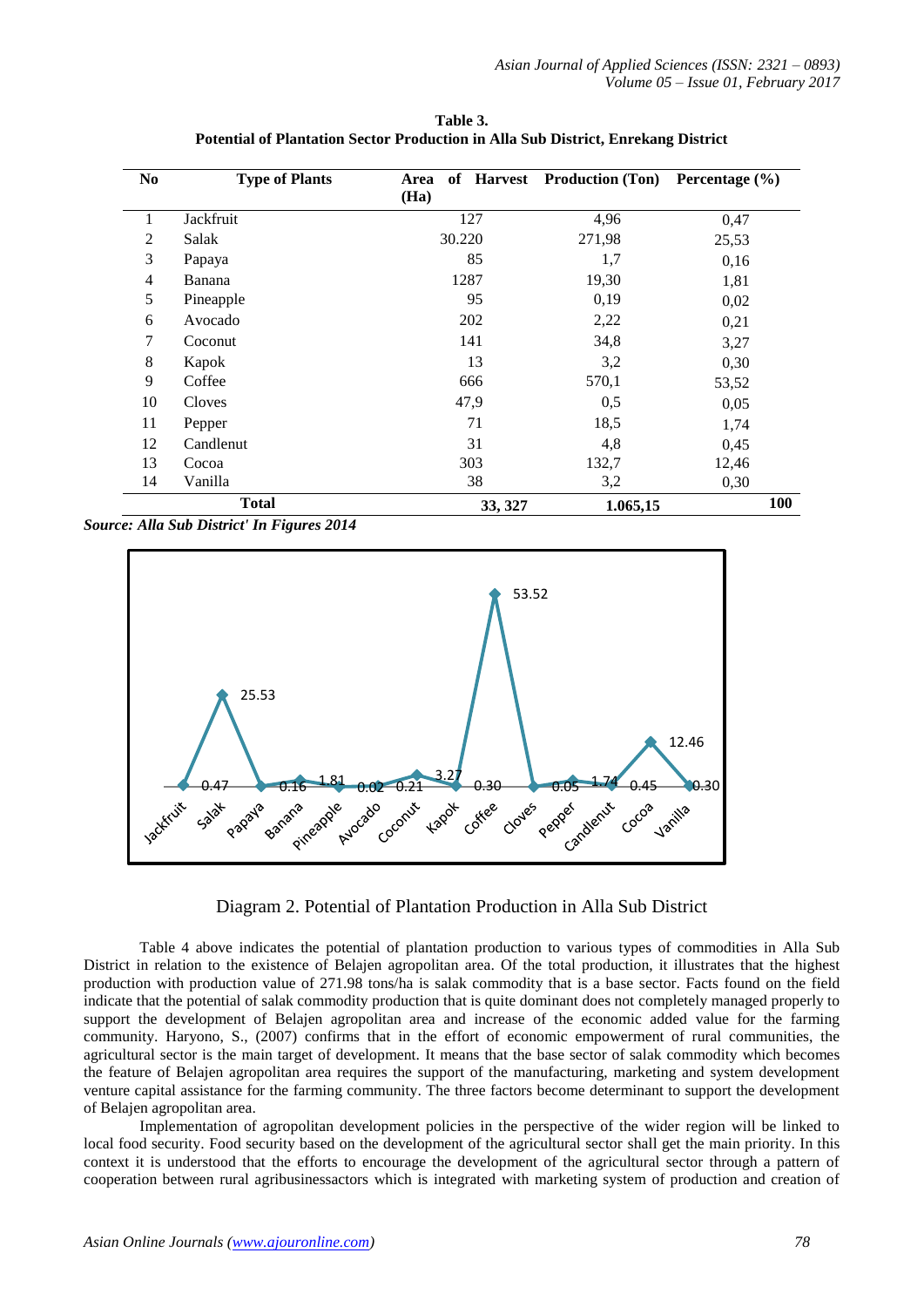agglomeration economies of rural areas. That is, that the development of the Belajen agropolitan area will require economic incentives, transport support and development efforts to support rural agribusiness effort to increase farmer productivity and optimization of the resource potential of the local economy, while considering the environmental balance and preservation of the ecosystem. Thus, it can be concluded that the development of Belajen agropolitan area associated positively to the utilization of human resources and natural resource potential.

Results of the registration records on Gross Regional Domestic Product (GRDP) data of Enrekang Distict, in 2014 to GRDP of South Sulawesi Province in 2014 show the number of 137,387,879.40. While the GRDP of Enrekang Distict worth 2,291,690.54. The number shows that the percentage or contribution of Enrekang Distict to GRDP of South Sulawesiis by 1.71%. It means that Belajen agropolitan area as the growth poles will be the driving force of the increase in economic productivity in Enrekang Distict.

Belajen agropolitan area of Alla Sub District which has been set has a total area of approximately 457.60 ha. Of the total area of the area, physically, spatially and geographically Belajen agropolitan area is supported by Mata Allo watershed as a contributing factor to increase the productivity of agricultural sector and specifically in the efforts to increase the production of horticultural commodities of vegetables and fruits. Thus, Belajen agropolitan area has a direct influence on the existence of surrounding villages as locations of agricultural production center. The dominant hinterland potential of Belajen agropolitan area has rural agrarian character and the business and activities of the community is oriented on the development of horticultural commodity of vegetables and fruits. Other supporting factor is Belajen City community potential that oriented dominantly on trading activity. Orientation of the population livelihood to support regional development in Belajen agropolitan area is in Table 4 below.

| таріс т.                                                                |
|-------------------------------------------------------------------------|
| Population According to Livelihoods in Belajen Agropolitan Area of 2014 |
|                                                                         |

**Table 4.**

| N <sub>0</sub> | Livelihood    | <b>Total (people)</b> | Percentage $(\% )$ |
|----------------|---------------|-----------------------|--------------------|
|                | Farmer        | 1.389                 | 29.44              |
| 2              | Merchant      | 465                   | 9.85               |
| 3              | Rancher       | 310                   | 6.57               |
| 4              | Labor         | 102                   | 2.16               |
|                | Transport     | 216                   | 4.57               |
| 6              | Civil Servant | 285                   | 6.04               |
|                | Etc           | 1.950                 | 41.33              |
|                | <b>Total</b>  | 4.717                 | 100                |

*Source: Alla Sub District' In Figures 2014*



Diagram 3. Total Population Based on Livelihood

From Table 4 above, several interpretations may be filed; *First*, the potential of total population of Belajena gropolitan area is dominantly as farmers or as many as 1,389 people (29.44%). The agricultural sector is the dominant activity of economic growth in AllaSub. Dsitrict. *Second*, horticultural commodity of vegetables and fruits are the main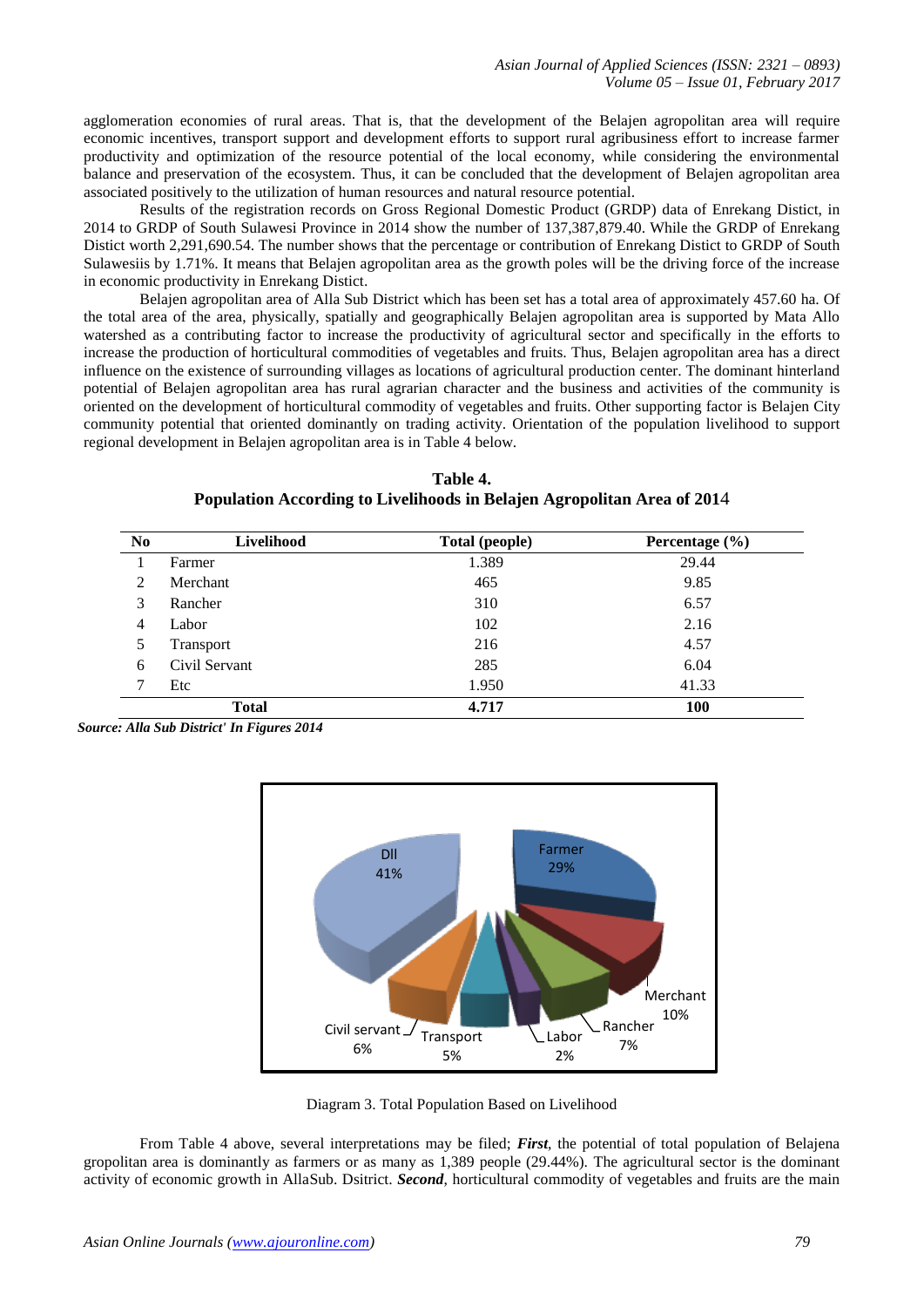commodities developed by the population. The orientation of the main activities of the population is associated positively to the development of the agropolitan and local economic potential. *Third*, the human resource potential that dominantly engaged in the agricultural sector becomes the fundamental capital in the development of agropolitan area based farming community empowerment. *Fourth*, in trading activities of the center of agropolitan area which is sufficiently developed, is characterized by total population who engaged in trading business of 465 people or 9.85%. The marketing mechanism agricultural products does not have problem in the development of Belajena gropolitan area. It can be concluded that the development of Belajen agropolitan area will require the integration of farmers' activity patterns in terms of increased of agricultural production, processing of agricultural products through rural agribusiness and marketing systems of the products in a sustainable manner by optimizing the utilization of economic potential and transport service.

Development of agropolitan area based on local economic potential is one of the concepts of rural area development based on agricultural sector in an effort to optimize the utilization of resource potential and increase of the competitiveness in an area, Harun (2004). The agropolitan development based on local economic potential is a prerequisite to the development of Belajen agropolitan area. The success of the construction and development of Belajen agropolitan area is largely determined by the role and participation of the community through the empowerment process and in particular the role of society is positioned as the main actors in the implementation of development programs. Community development is carried out by optimizing the utilization of human resources, natural resources and strengthening the institutional capacity of the community.

#### **4. DISCUSSION**

Helmsing (2007), states that in rural development, the land cover performed selectively is an approach in developing the community strength from within by utilizing all local potentials present. Basically, this concept has relevance with agropolitan approach developed by Friedman, J. (1975) regarding the construction of which come from within (endogenous) based on the local community, resources and local capacity. Thus Belajen agropolitan area is one of the rural areas that have the potential to be developed in terms of natural resources, and human resources potential available. Furthermore, Mercado, (2007), explains that the Agropolitan concept is an approach of development planning from the bottom (bottom-up). The Agropolitan characteristics is a relatively small geographical scale, high level of independence in decision making and planning, based on the participation and cooperation at the local level, agricultural and non-agricultural activities is emphasized on village industrialization in a small scale, the function of village and town industries isseen from the linkage of resources and economic structures and the utilization of local resources and technology. The development of the agropolitan has a considerable role strategy as a driving force of economic growth in Alla Sub District, Enrekang District and the presence will encourage the process of integrating the production center area on the market area in a sustainable manner and process of spatial interaction economically and develop towards the creation of agglomeration economies in Enrekang District.

Galdeano, (2004) mentions that agropolitan development model is applied in underdeveloped countries especially for the development of rural areas is a promotion of development local initiatives centered from within. It is seen from various the activity of rural environment, planning from below and qualifications of human resources at the local level. Adaptation of this concept on the development of Belajen agropolitan area is a rural economic development model based on local economic potential by utilizing the potential of natural resources and human resources optimally. Thus the creation of economic value of Belajen agropolitan area will lead to an increase in the productivity of the farming community and the creation of an integrated market area with the development of industrial areas based on local economic potential of Enrekang District region.

Agropolitan will develop well if it meets the requirements, among others; (a) the availability of land resource potential which is large enough with suitable land structure to develop agricultural commodities, (b) have institutional and agribusiness infrastructures/ facilities, namely the market for agricultural product, market of agricultural facility, the auction market and warehouse storage and processing of agricultural products before marketed, agency of agribusiness capital (banks and non-banks/MFIs), Agricultural Extension Center as the Agribusiness Consultancy Clinic (a pilot agribusiness place, information resources, and the center of empowerment and counseling of agribusiness), has farmer institutions (cooperative, farmers associations/*gapoktan*, farmer group, business groups) that serves as a center for learning and development of agribusiness (SPPA) and test/assessment of agribusiness technology (appropriate technology innovation for agricultural technology and other dairy products), (c) have public facilities and infrastructures (road, irrigation, electricity, telephone), (d) have facilities and infrastructures of social welfare (educational institution, health care, places of worship, recreation, entertainment, and library), and (e) ensure the preservation of natural resources and environment.

Those five factors above, if adopted in the context of the Belajen agropolitan area become a critical success factor in the implementation of development, through the empowerment of farming communities, support of facilities and infrastructure as well as fostering of business patterns and optimize the utilization of economic activity facility of the community. Thus the development of Belajen agropolitan area has the meaning of sustainability in terms of production, productivity of the economy, venture capital, market system and strengthening the institutional capacity of the community as a pillar in the implementation of development. Mardikanto, T., and Soebiato, P., (2013), confirms that the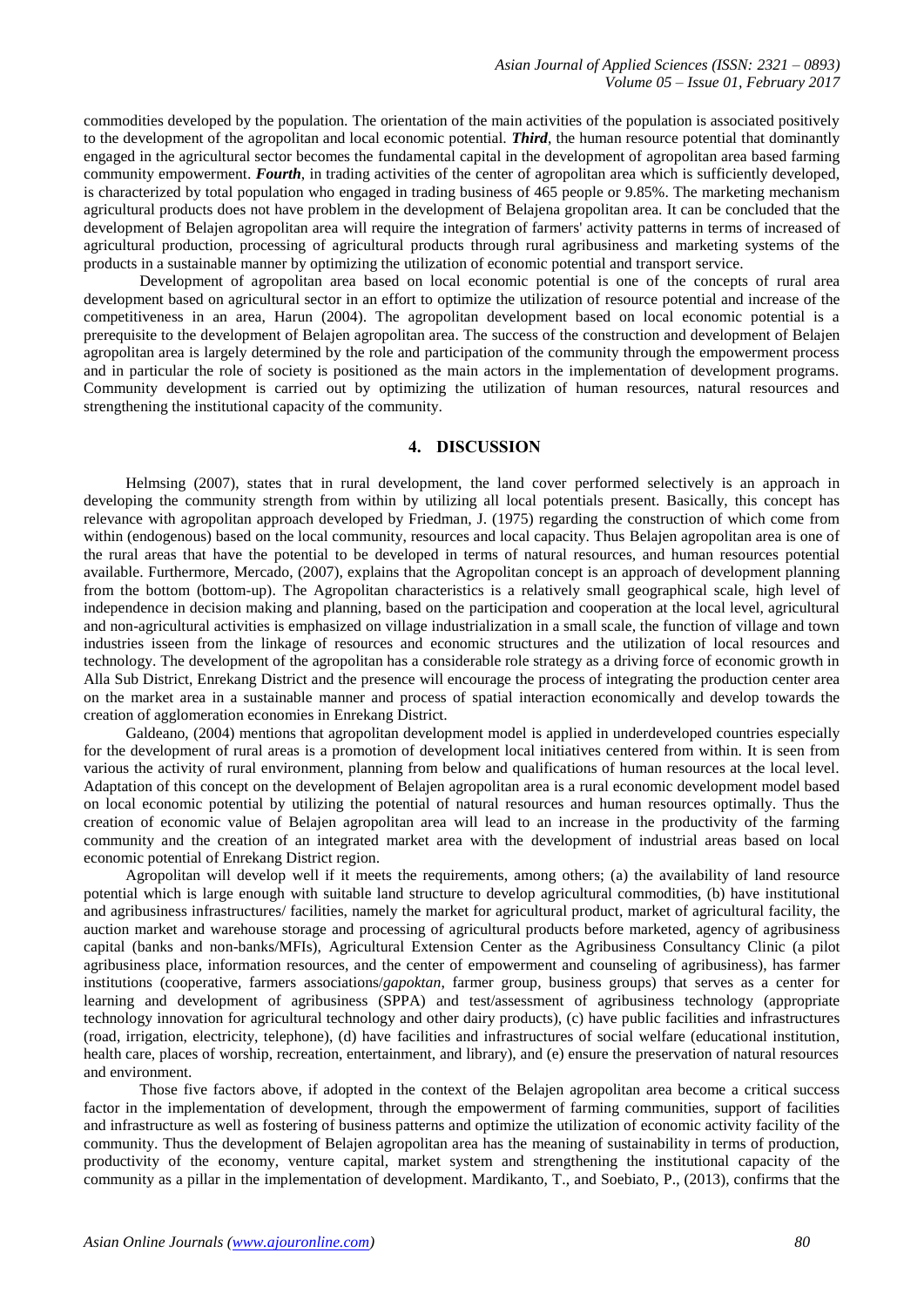community empowerment as a process of strengthening the capacity of the community can be carried out in three ways, namely; (a) strengthening the individual capacity, (b) strengthening the institutional capacity, and (c) strengthening the system capacity (network). It can be concluded that the continuation of development of Belajen, agropolitan area will be largely determined by the ability of the communities to achieve economic opportunities through community empowerment process.

# **Development of Belajen, Agropolitan Area Enrekang District**

Each implementation of the policy will lead to a positive (intended) or negative (unintended) impact. The successful development of Belajen, agropolitan area of Alla Sub District, Enrekang Districtin in the implementation is studied based on compliance of program targets and the impact on improving the welfare of the community. Performance of development of implementation of Belajen agropolitan area is in Table 5 below.

Shows that the development of Belajen agropolitan area that has been implemented includes eight major aspects. There are three things that can be interpreted on the performance of development of Belajen agropolitan area, namely: *First*, the targets and objectives of the program which have been reached but not optimal yet, among others; provision of agricultural facilities and infrastructures, development of quality seeds, increase of farmer income, provision of production facilities and infrastructures, development, development of infrastructure and development of marketing facilities and infrastructures. Some of the factors that cause the construction of Belajen agropolitan area in the implementation process to be not optimal, among others; (a) seedling establishment for a particular commodity is still limited, it occurs as a result of the seedling price established by the private parties is still difficult to reach by the farmers, (b) the institutional function and role of economic of the community (cooperatives) have not been empowered to support the development of productive agricultural business, (c) patterns and systems of marketing of products that is not optimal as the chain of economic activities of the community, (d) rural agribusiness has not been developing due to weak development on the farming communities, (e) support of venture capital is still limited, resulting in the development of economic activities and products that is still limited, (f) innovation of economic of the community has not been developed optimally and (g) support of agricultural irrigation infrastructure to support the increased in agricultural production has not been developing completely. *Second*, venture capital assistance which is not supported by the microfinance system, consequently, the patterns of farmer venture capital is still a patron-client relationship, so that the benefits obtained by the farmers is relatively low and only for subsistence (subsistence economy). *Third*, the construction of irrigation infrastructure to support increased of production is still very limited, this condition occurs due to geographical barriers and a quite large investment cost, causing potential locations for the development of horticultural commodities entirely has not been met by technical irrigation network services. Thus these three factors still need the support of government policy through the integration process of the implementation of the development program of Belajen agropolitan area. Arsyad, L., (2015) confirms the progress of development or the level of social welfare measured by indicators of; (i) monetary includes; per capita income and economic welfare, (ii) non-monetary includes; social and life quality index, (iii) mixed indicator includes; core National Socio-Economic Survey and human development index. The successful implementation of development of Belajen agropolitan area have been fulfilled in case of increased prosperity based on per capita income, the economic value obtained, the improved life quality and the quality of human resources experiencing changes according to the stage that has been set.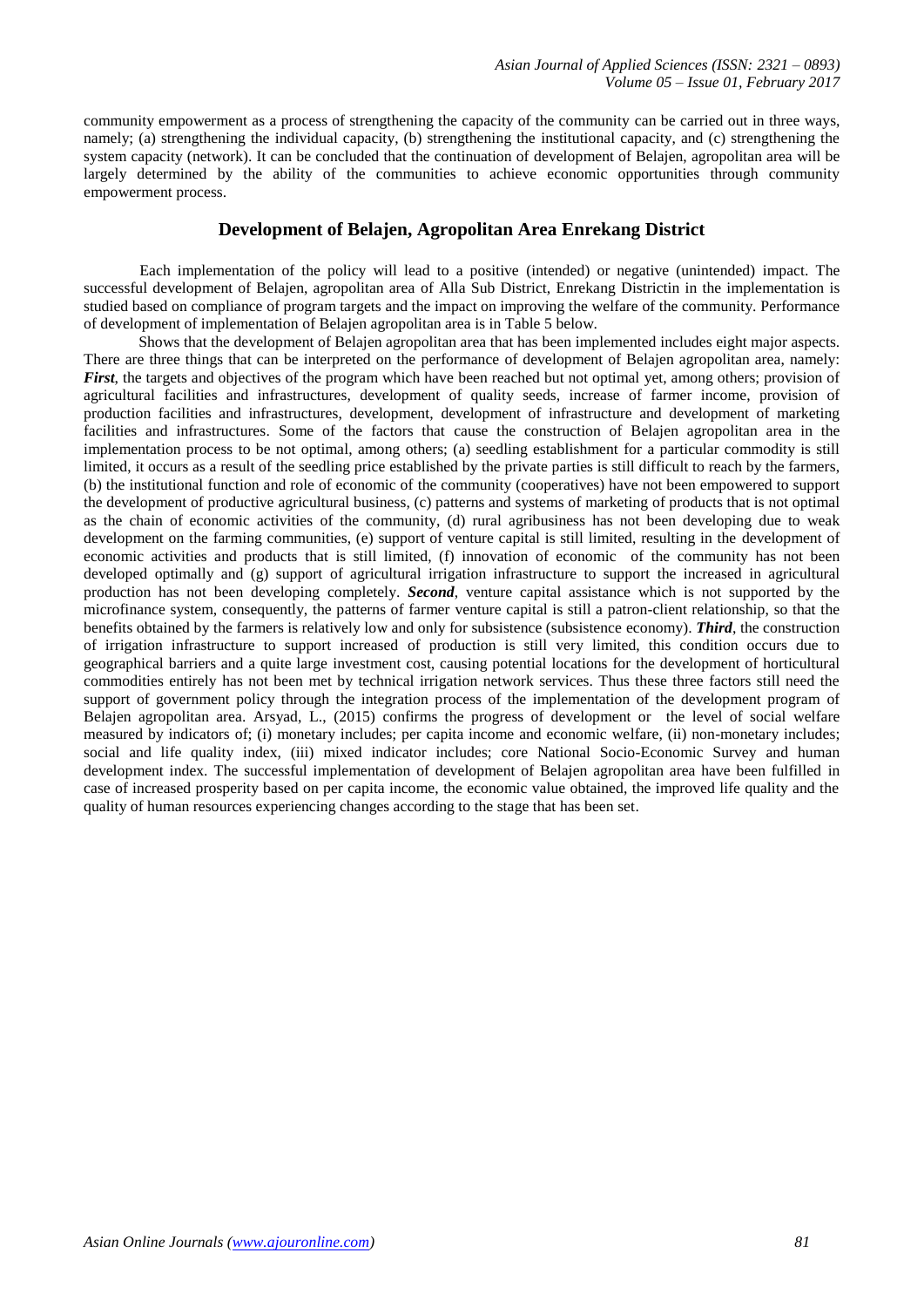| N <sub>0</sub> | <b>Activity Indicator</b>      | <b>Outcome</b>                                 | <b>Assessment</b> |
|----------------|--------------------------------|------------------------------------------------|-------------------|
|                |                                |                                                | <b>Result</b>     |
| 1.             | Provision of agricultural      | Ease the community in the production           | Reached (not)     |
|                | facilities and infrastructures | process of horticultural commodity             | optimal)          |
| 2.             | Development of quality seeds   | Increase the availability and use of quality   | Reached (not      |
|                |                                | seeds by community                             | optimal)          |
| 3.             | Capital aid                    | Farmers who need capital are helped            | Reached (not)     |
|                |                                |                                                | optimal)          |
| 4.             | Increase farmer income         | Increase the income of small farmers           | Reached (not      |
|                |                                |                                                | optimal)          |
| 5.             | Provision of means of          | Improve the quality of land and facilitate the | Reached (not      |
|                | production facilities and      | community in agricultural management           | optimal)          |
|                | infrastructure                 |                                                |                   |
| 6.             | Procurement of irrigation      | Accelerate the process of agricultural         | Reached (not      |
|                | facilities and infrastructures | activities                                     | optimal)          |
| 7.             | Infrastructure development     | Streamline the economic activities             | Reached (not      |
|                |                                |                                                | optimal)          |
| 8.             | Development of marketing       | Streamline the process of marketing of         | Reached (not      |
|                | facilities and infrastructures | agricultural products                          | optimal)          |

**Table 5. Performance of Implementation of Development of Belajen Agropolitan Area, Enrekang District**

*Source: Result of Analysis, 2015*

According to Sukirno, S., (2010), the economic growth of a region is determined by four factors, namely; (a) area of land, (b) the number and growth of the population, (c) the amount of capital stock and its development from year to year, and (d) the level of technology and its improvement from year to year. In related of the matter above, then for the Belajen agropolitan area, the natural resources in this case is in the form of very broad area of land for the development of horticultural crops and the quantity of human resources is highly available but only in terms of capabilities or the quality is still very limited. The capital sources in agricultural activities for the community is still very limited, so the government policy is needed to develop the financial institutions including those that can assist people in fulfillment of farming capital further. Also, the technology in the horticultural farm management is still limited so that the farming productivity is also not maximized when compared to the potential of the area.

#### **Base Sector of Belajen Agropolitan Area**

In general, regional economic development is a process in which the local government and the entire community who manage a variety of existing resources and form a partnership pattern to create a new employment and stimulate the development of local economic activities, Kuncoro (2014). In the context of Indonesia's development, the role of government includes the provision of public goods and the protection of the poor at minimum. However, the government could have taken an active role, by encouraging private activity and asset redistribution. Thus the role of the government will cover the roles of entrepreneur, coordinator, facilitator and stimulator, Blakely (1989). As entrepreneurs, the local governments are responsible for running a business. The local governments may utilizes the potential of the land and buildings for business purposes, so they are required to be sharp and proactive in developing local business, including in this case is utilizing the assets of local government, encourage the local business growth and empowerment of marginal community. They may act as a coordinator to establish policies or propose a strategy for development in the region. In the field of economic development, they may involve community groups in gathering and evaluating economic information in terms of employment availability, labor force, unemployment and the number of companies. It means that the function and role of the government in Enrekang District is very strategic in terms of the development of Belajen agropolitan area, in terms of increasing the productivity of the farming community, venture capital assistance, training and the creation of a sustainable market. Local economic development is largely determined by the potential of the business activities of the community as a leading sector to stimulate the regional economic growth. Economic potential of Alla Sub District to support Belajen agropolitan area is based on the results of the analysis of location question (LQ) in the following table.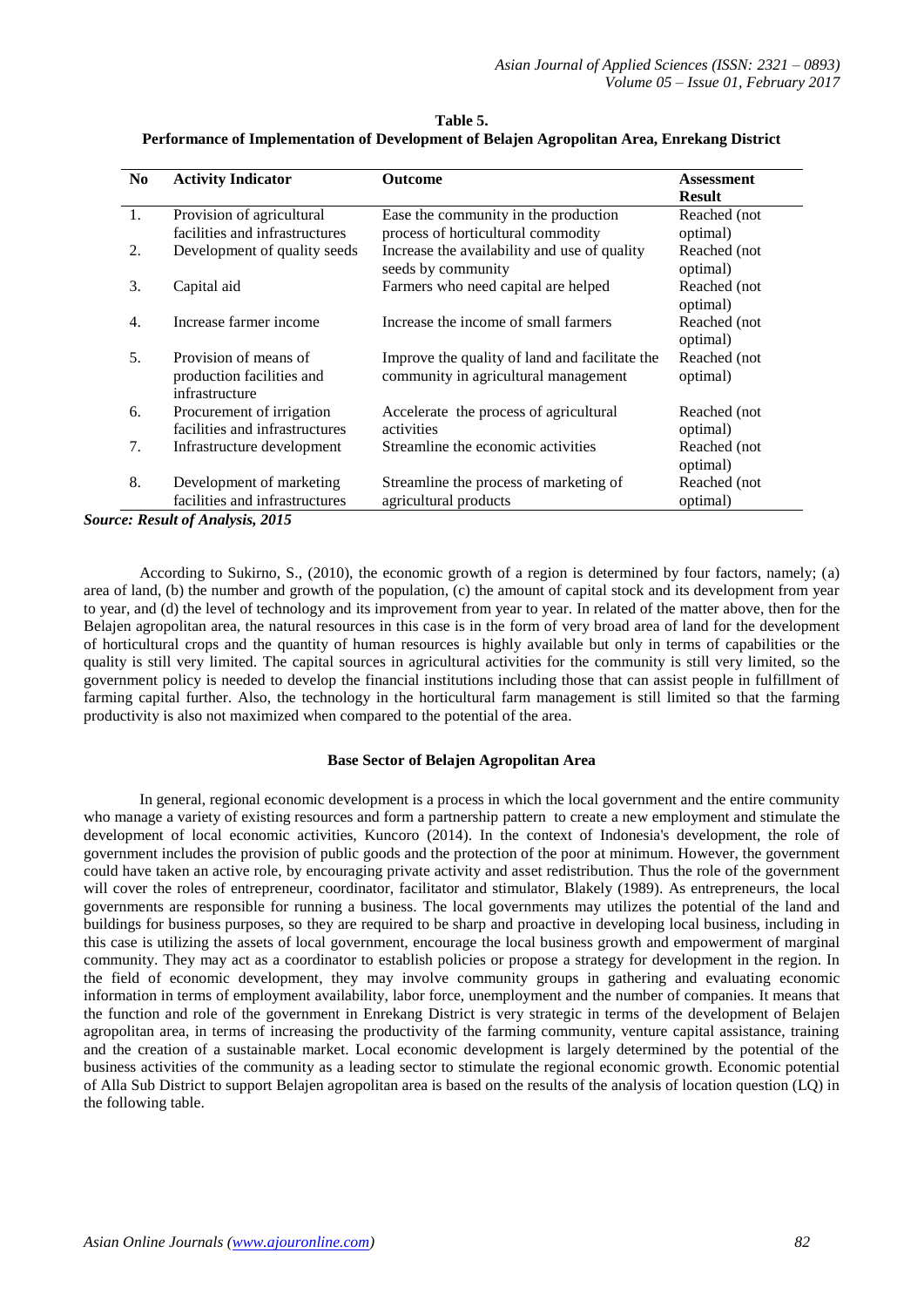|                | Result of LQ Analysis of Horticultural Commodities of Alla Sub District, Enrekang District |                 |                    |  |  |
|----------------|--------------------------------------------------------------------------------------------|-----------------|--------------------|--|--|
| N <sub>0</sub> | <b>Commodity</b>                                                                           | <b>LQ Value</b> | <b>Description</b> |  |  |
| 1              | 2                                                                                          | 3               | 4                  |  |  |
| 1              | Peanut                                                                                     | 0.16            | Non Base           |  |  |
| $\overline{c}$ | Mung bean                                                                                  | 0.00            | Non Base           |  |  |
| 3              | Soybean                                                                                    | 0.03            | Non Base           |  |  |
| 4              | Potato                                                                                     | 0.00            | Non Base           |  |  |
| 5              | Cabbage                                                                                    | 1.76            | Leading sectors    |  |  |
| 6              | Choy sum                                                                                   | 1.80            | Leading sectors    |  |  |
| 7              | Tomato                                                                                     | 0.61            | Non Base           |  |  |
| 8              | <b>Shallot</b>                                                                             | 0.22            | Non Base           |  |  |
| 9              | Welsh onion                                                                                | 2.01            | Leading sectors    |  |  |
| 10             | Ginger                                                                                     | 0.00            | Non Base           |  |  |
| 11             | Red Chili                                                                                  | 0.98            | Non Base           |  |  |
| 12             | Kidney bean                                                                                | 0.38            | Non Base           |  |  |
| 13             | Eggplant                                                                                   | 0.00            | Non Base           |  |  |
| 14             | Mung bean                                                                                  | 0.40            | Non Base           |  |  |
| 15             | Carrot                                                                                     | 0.00            | Non Base           |  |  |
| 16             | Yardlong bean                                                                              | 0.00            | Non Base           |  |  |
| 17             | Chayote                                                                                    | 2.41            | Leading sectors    |  |  |
| 18             | Cauliflower                                                                                | 0.00            | Non Base           |  |  |
| 19             | Cucumber                                                                                   | 0.00            | Non Base           |  |  |
| 20             | Spinach                                                                                    | 0.00            | Non Base           |  |  |
| 21             | Water spinach                                                                              | 0,00            | Non Base           |  |  |
| 22             | Turmeric                                                                                   | 0,00            | Non Base           |  |  |
| 23             | Greater galangal                                                                           | 0,00            | Non Base           |  |  |

**Table 6**

*Source: Result of Analysis, 2015*

From the results of data analysis that had been conducted in this study, the results of LQ calculation to find the main commodities in Belajen Agropolitan area are obtained. After getting the results, the leading commodities include: cabbage, choy sum, welsh onion and chayote. After these results are obtained, it is expected to be able to help the focus of commodity development so that it is right on target on the commodities which have potential to develop well.

| N <sub>0</sub> | <b>Commodity</b>  | <b>LQ Value</b> | <b>Description</b> |
|----------------|-------------------|-----------------|--------------------|
| 1              | 2                 | 3               |                    |
| 1              | Pomelo            | 0,00            | Non Base           |
| 2              | Sweet orange      | 0,00            | Non Base           |
| 3              | Langsat           | 0,00            | Non Base           |
| 4              | Common guava      | 0,00            | Non Base           |
| 5              | Watery rose apple | 0,00            | Non Base           |
| 6              | Starfruit         | 0,00            | Non Base           |
|                | <b>Breadfruit</b> | 0,00            | Non Base           |
| 8              | Jackfruit         | 0,00            | Non Base           |
| 9              | Durian            | 0,00            | Non Base           |
| 10             | Soursop           | 0,00            | Non Base           |
| 11             | Watermelon        | 0,00            | Non Base           |
| 12             | Pepaya            | 0,05            | Non Base           |
| 13             | Banana            | 1,27            | Leading sectors    |
| 14             | Rambutan          | 0,00            | Non Base           |
| 15             | Salak             | 15,51           | Leading sectors    |
| 16             | Pineapple         | 0,00            | Non Base           |
| 17             | Passion fruit     | 0.00            | Non Base           |
| 18             | Avocado           | 2,64            | Leading sectors    |
| 19             | Mango             | 0,06            | Non Base           |

**Table 7 Commodities Analysis Results LQ Horticulture Fruits Belajen agropolitan area Enrekang**

*Source: Result of Analysis, 2015*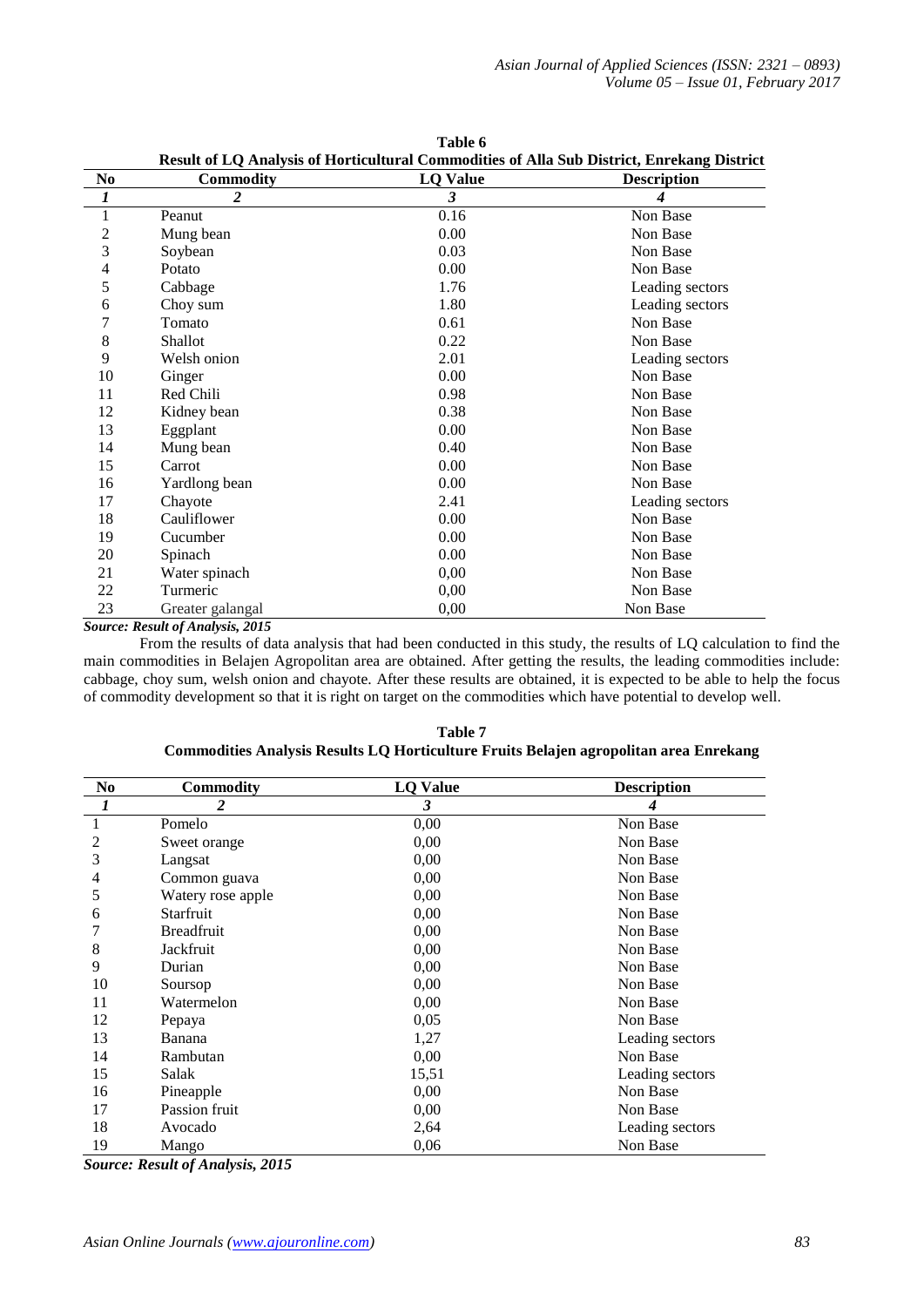It is obtained that there are four types of plant that have LQ value greater than 1, indicating that the commodity becomes a base or a source of growth, such as cabbage value of 1.76, choy sum of 1.80,welsh onion of 2.01 and chayote of 2.41. These four products are the superior products on Belajen agropolitan area in in Alla' Sub District. This means that these products have good prospects because they are supported by natural resource. Therefore, the policy by the government is needed to boost the production and increase the added value. In this case, it is how a superior product is managed in modern way by conducting the processing industry so what becomes the problem for farmers at harvest does not become an obstacle in terms of marketing products produced.

From the results of LQ analysis, it is obtained that Alla' Sub District has the plantation potential on Salak with a LQ value of 15.51 which means that the production is quite high because it is supported by climate, area of land and culture that like to plant Salak. However, the economic benefit has not been maximal which means that the product is marketed mostly in their own area and has not been managed well in the form of products that can be traded between islands or exported. Salak products have the prospect of economic value if managed by for example in the form of postharvest processes like processed canned or chips so that the products can be durable and have high economic value.

Local government can stimulate the creation and development of business through specific measures that will affect the company to enter into the area and maintain what is there. As a facilitator, the local governments may accelerate development through the improvement of the behavior of officials in the region, among others, by the efficiency of development process.

Based on the GDP in 2010-2014 of Enrekang District, it is seen that the GDP growth over the last 5 years reached 20.20% per year. This figure is certainly indicating a large development. To see the leading sectors in the economy of a region on the region of South Sulawesi province in 2014, the agricultural sector of Enrekang District as a leading sector is identified. To view that matter, it can be seen in the table of LQ analysis results by sector of economic activity.

| No | <b>Economic Sector</b>              |      |      | Year |      |      |
|----|-------------------------------------|------|------|------|------|------|
|    |                                     | 2010 | 2011 | 2012 | 2013 | 2014 |
|    | Farming                             | 1.70 | 1,63 | 1,64 | 1,83 | 1,87 |
| 2  | Mining and Excavation               | 0.56 | 0.66 | 0,12 | 0.11 | 0,10 |
| 3  | Processing Industry                 | 0,21 | 0.20 | 0,20 | 0.18 | 0,21 |
| 4  | Electricity, Gas and Water          | 0.52 | 0.49 | 0,48 | 0.48 | 0.49 |
| 5  | Building                            | 0.94 | 0.84 | 1.07 | 1.05 | 0.94 |
| 6  | Trade, Hotels and Restaurants       | 0.55 | 0.54 | 0.52 | 0.51 | 0.50 |
|    | <b>Transport and Communications</b> | 0.27 | 0,28 | 0,27 | 0.28 | 0,29 |
| 8  | Finance, Real Estate and Business   | 0,52 | 0.59 | 0.63 | 0.61 | 0.56 |
| 9  | <b>Services</b>                     | 1.56 | 1,68 | 1.79 | 1.63 | 1,65 |

**Table 8 Leading Sector of Enrekang District by GDP of 2010-2014**

*Source: Result of Analysis, 2015*

From Table 8, it shows that the economic sector of Enrekang District region has advantages in 2010-2014 on agriculture and services. The building sector is approaching a value of 1 which means that it has a growth of significant development. It can be seen in previous years of 2010-2014 with the acquisition value of more than 1. For the mining sector from 2010-2014 it tends to decline.

With the base sectors in agriculture, building and services, it can be ascertained that the development of agropolitan program in Enrekang District has a great prospect since these three aspects are related to each other. Growth happened in the agricultural sector will create activities in the service and building sector, especially the intensity of infrastructure development of a region or area, which indirectly will have implications for the development of the agropolitan area in Enrekang District in the future.

The result of the analysis according to the table above shows that agriculture is a leading sector of Enrekang District in the receipt of LGR (Locally-Generated Revenue) contribution. LGR contribution of Enrekang District from agricultural sector amounted to 909,612.49 (in millions) in 2011 and increased by 1,085,451.92 in 2012 or an increase of 19.33%. In addition, the existence of the agropolitan area also provides opportunities on the availability of employment for the community.

Blakely, (1994), mentions that agropolitan policies may create economic growth and employment, to optimize human resources and natural resources. In Belajen agropolitan area of Enrekang district, they have tried to optimize local resources in the form of natural resources and human resources by conducting various training in terms of the development of agriculture sector, especially horticulture at agropolitan area, so the presence of the Belajen agropolitan area provides great contribution to the regional economy and the improvement of community income.

Development of agropolitan area is absolutely necessary in Enrekang District. This is not only because there is a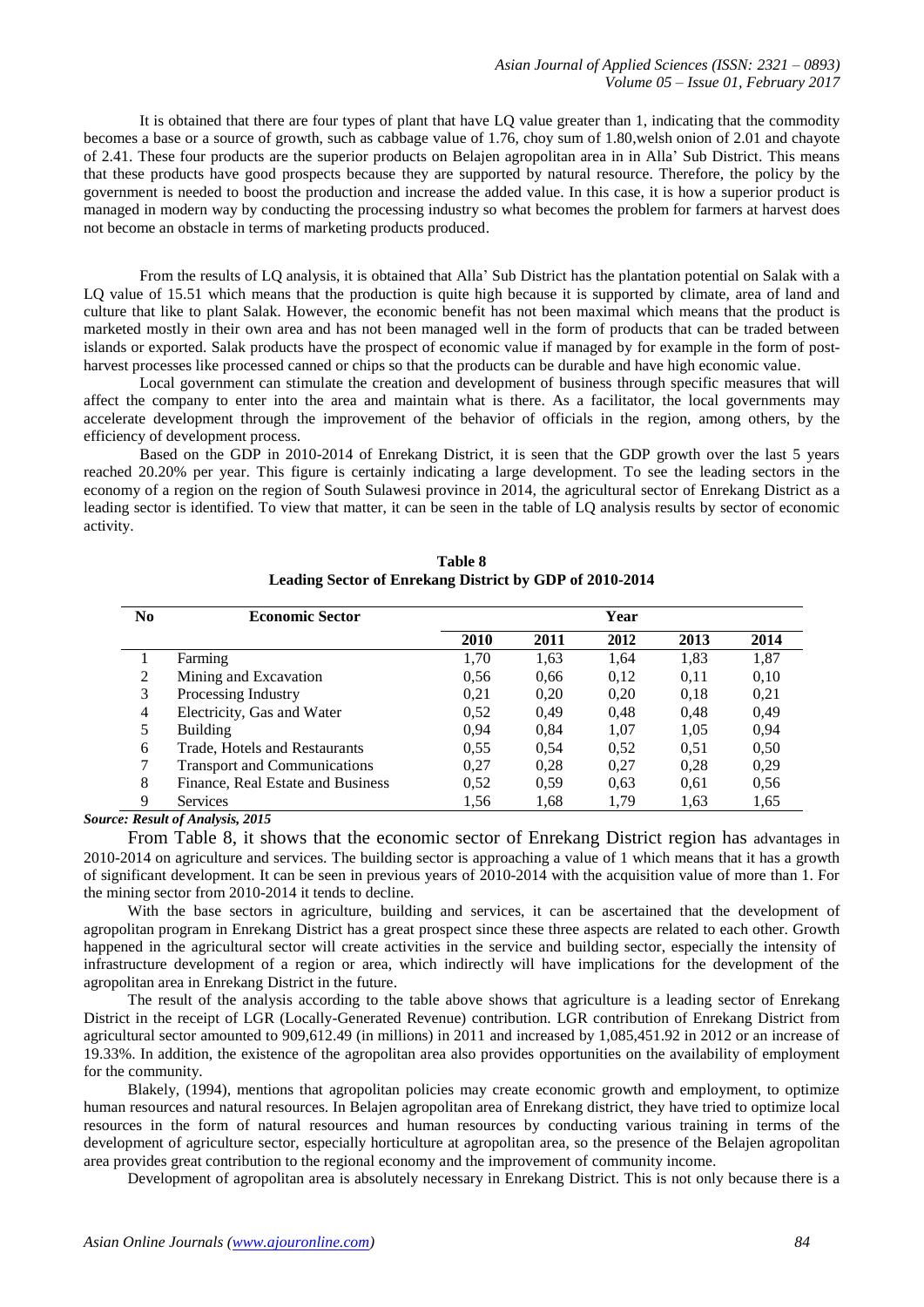gap between rural and urban areas but also considering the high potential in rural areas to be used as a tool to encourage development. Development of agropolitan area becomes very important in the context of regional development because: (1) the regions and sectors are in accordance with local wisdom, (2) development of agropolitan area improves the equity, and (3) the sustainability of the development of the region and sector becomes more certain (the sectors selected have competitive and comparative advantage compared to other sectors).

## **Agglomeration Economies of Belajen Agropolitan Area Development of Agropolitan Area**

After it is seen from the potential of each district according to the type of commodity or superior products they have, then we may analyze to determine the composition of the development of agropolitan area in Enrekang District. It is very essential because it can give a picture comprehensively related to the implementation of development of agropolitan area in Enrekang District.

In accordance with the potential and condition of natural resources in Enrekang District, it has provided a specialization according to the district area. In general, the activities associated with the development of agropolitan area in Enrekang District are on agricultural sector to get an optimal result within the framework of the determination of the units of regional development.



**Figure 2. Model of Development of Agropolitan Area**

From the model above, it can be explained there are several factors that come into consideration and become the assessment indicators of the development.

- a. Physical environment aspect is a natural condition to support the development of agropolitan area.
- b. Policy Aspect is a support of government policy, either in local, provincial and national levels which can accelerate the development and construction of agropolitan area
- c. Regional Economy Aspects is a structure of economic activity in the respective sub-districts that becomes the deciding factor as well as the support in the development framework of agropolitan area
- d. Financing Aspect is an support from the government policies relating to the position of the regions or areas to accelerate the development
- e. Investment Aspect is a decisive factor in the position of an area/region which is marked by the entry of investment that provide benefits broadly to an area/region
- f. Population Aspect is a resource that acts as the development agent and the basis for the fulfillment of the needs of the regional economy
- g. Accessibility and mobility is a measure of the ease of attainment to reach a region
- h. Institutional Aspect is a manifestation of the process and the conditions experienced by a region to accelerate the development process because of the presence of formed institutional will provide convenience in the production process.
- i. Facilities and infrastructure is the basic accessory to the implementation of various aspects of life, a region will be more advanced if the facilities and infrastructures are more adequate.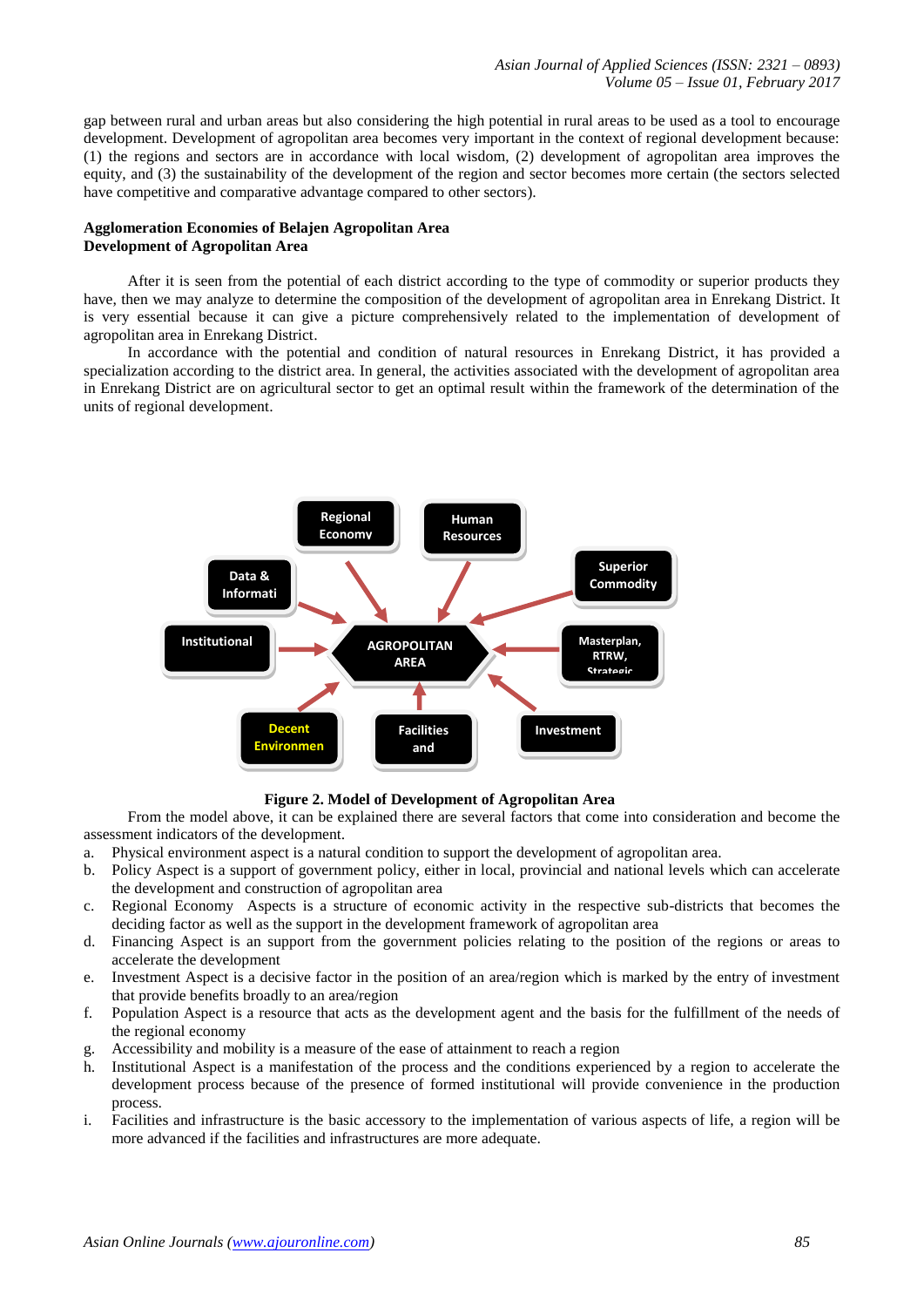Based on AHP analysis by making an assessment in pairs between variables and according to the indicator, the results are based on the assessment according to the conditions and orientation of each district. To get an overview of the types of activity that has priority here are more details:

| Criteria   | <b>Aspect of Criteria</b>     | <b>AHP</b> value | Rate |  |
|------------|-------------------------------|------------------|------|--|
|            |                               | 3                |      |  |
| Criteria 1 | <b>Physical Environment</b>   | 0,05             |      |  |
| Criteria 2 | Regional Economy              | 0,14             |      |  |
| Criteria 3 | Population                    | 0.09             |      |  |
| Criteria 4 | Investment                    | 0,11             | 4    |  |
| Criteria 5 | Financing                     | 0.09             |      |  |
| Criteria 6 | Facilities and Infrastructure | 0,21             |      |  |
| Criteria 7 | Government Policy             | 0.07             | 6    |  |
| Criteria 8 | Institutional                 | 0.07             | 6    |  |
| Criteria 9 | Accessibility & Mobility      | 0,17             |      |  |

**Table 9. Criteria and Priority of Handling of Development of Belajen Agropolitan area, Enrekang District**

*Source: Result of Analysis, 2015*

Approach of rural area development along with the development of agricultural activities receives special attention through the development of agropolitan approach. Agropolitan approach has become the government's attention, because it allows the development of agriculture and rural areas. Agropolitan concept aims to reduce disparities in geography as a result of the polarization of growth in large cities. In the development of agropolitan area, priority scale in handling the development is necessary.

The priority value obtained for each criterion which has been calculated in accordance with AHP principle obtained shows that facilities and infrastructure criteria got the highest score, which was equal to 12:21, followed by accessibility and mobility aspect with a value of 0.17. The criterion with the lowest priority value is the physical environment aspect, which was equal to 0.05. The high value of infrastructure and facilities aspect is fundamental to the development and construction of agropolitan program in Enrekang District. The availability of facilities and infrastructure in a region can accelerate all aspects related to the construction and development of agropolitan. Then it is followed by mobility and accessibility aspect that become one of the determining factors of the movement of goods and people. In the science of transportation, it is said that a region will be left behind if it has low accessibility. While the physical environment aspect with the lowest acquisition value indicates that the agropolitan development can only be carried out with the physical environmental conditions in Enrekang District. In fact, if the physical characteristics of the environment are combined with tourism activities will earn more maximum results. So, the Agropolitan activities not only increase the value of production, but also can bring new activities.

By multiplying the matrix of sub-criteria value on the areas categorized by the sub-criteria priority value, it is obtained that the rank of the development center priorities of the districts. From the analysis with AHP, it is identified that the type of activity in handling of priority on the planning site is a first rank type of handling of area infrastructure. It is very essential since agropolitan area requires adequate infrastructure support so that the problems in the development need attention from the government.

In order to encourage the integrative agriculture from upstream to downstream, there must be an economic incentive to realize the potentials that exist in agropolitan are that have not been utilized optimally, by taking into account the balance of ecosystems. A series of policies of the government in supporting the development of agropolitan area include; (a) community empowerment in agropolitan area and strengthening of organizations/institutions, (b) access improvement on the resources and technology, (c) preserve and foster technology and local culture, (d) the importance of education of rural communities and food security, (e) increase of access to capital and markets, (f) the industry policy is focused to rural agro industry and make the industry closer to the production center and (g) enhance the role and function of universities as a source of development of science and technology.

# **5. CONCLUSION**

The agricultural sector in the national development system of Indonesia shall gain great and proportional attention as a leading sector of the national economy particularly the regions. Facts show that the agricultural sector is still the largest livelihood in Enrekang District  $(\pm 70\%)$ , it is also proved as a sector which has the most contribution on the regional economy. The efforts in agricultural sector shall be carried out more in rural areas, as the development of agricultural sector cannot be separated from rural development. Based on the result of Location Question analysis, four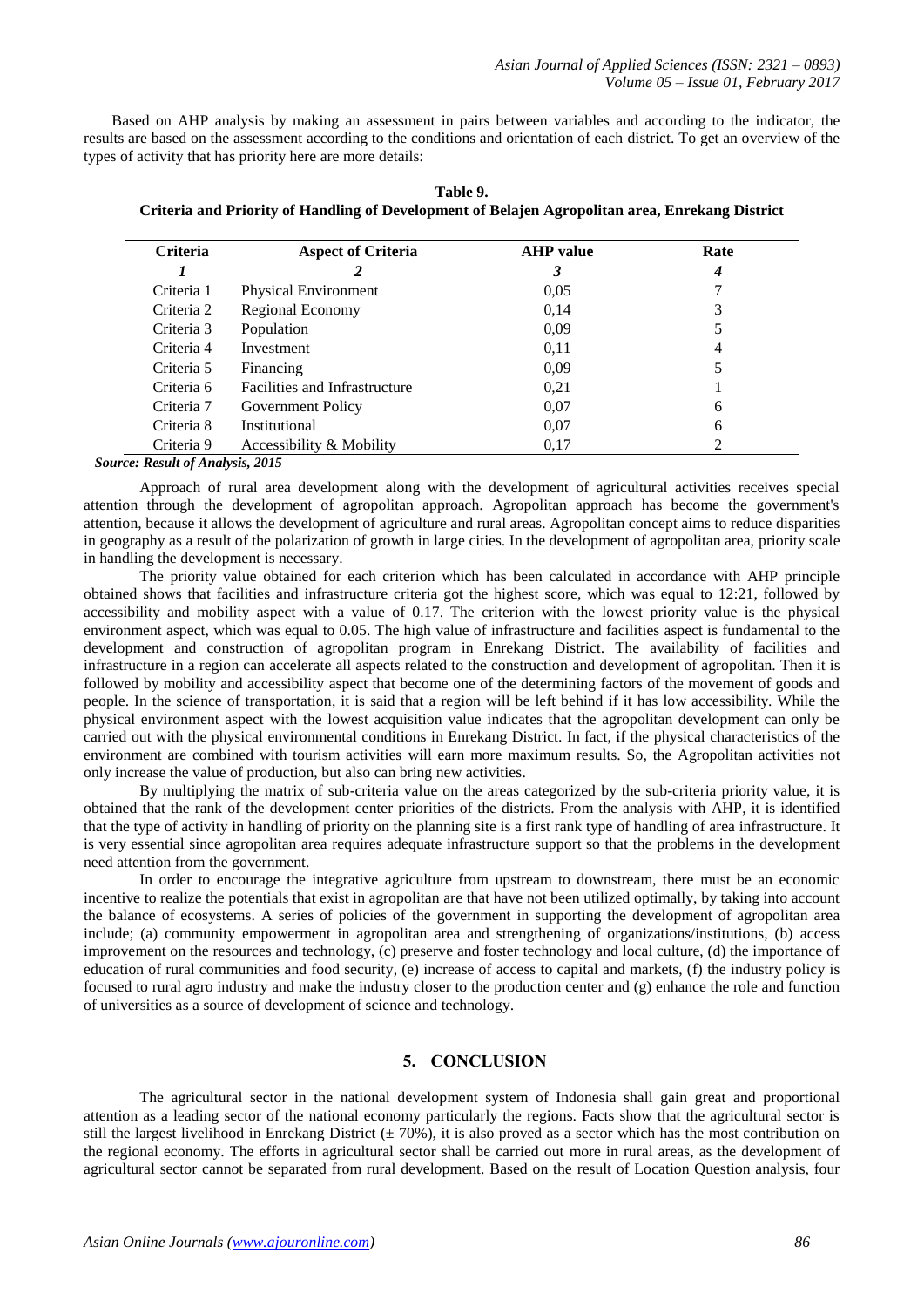commodities which have potential as the leading commodities in Belajen Agropolitan area in Enrekang district are obtained, among others are: cabbage, choy sum, welsh onion and chayote. Chayote is the superior commodity based on the results of analysis by using Analytical Hierarchy Process which involves several factors in the process of determining the superior commodity. From this analysis, it is obtained that main factor in the determination of horticultural commodities is human resources, while the sub main factors that determines the value of each factor are commodity, climate and topography of the area, cultivation technology, formal and informal institutions and local government of Enrekang District.

Revitalization of the agricultural sector in the agropolitan area needs to be carried out in an integrated manner through the development of agro industry concept, agribusiness and the development of growth centers in rural areas which are supported by the rapid and planned policies and strategies of development, as well as the availability of supporting facilities and infrastructure for agribusiness, to drive the wheels the economy and the economic empowerment of rural communities, improve community revenue, improve contribution in the GDP formation, food security, and preserve the environment.

# **6. REFERENCES**

- Arsyad, L,. (2015). *Ekonomi Pembangunan*. Penerbit. UPP STIM YKPN.
- Argo, Teti. A,. (2007).*Menguak Keberpihakan Pada Perdesaan Di Indonesia: Membangun Hubungan Desa Kota Bagi Pembangunan Perdesaan*, Jurnal Infrastruktur dan Lingkungan Binaan, Volume. I Nomor. 1, Juni 200[5 http://www.infrastrukturperdesaan.org\)](http://www.infrastrukturperdesaan.org/).
- Bappeda Kabupaten Enrekang.(2008). *Rencana Pembangunan Jangka Menengah Daerah (RPJMD)* Kabupaten Enrekang 2008-2028.
- Bappeda Propinsi Sulawesi Selatan.(2009). *Rencana Tata Ruang Wilayah Provinsi Sulawesi Selatan.*
- --------BPS Kabupaten Enrekang. (2014). *Kabupaten Enrekang Dalam Angka 2014.*
- --------BPS Kabupaten Enrekang. (2014). *Kecamatan Alla Dalam Angka 2014.*
- Blakely, E.J,. (1991). *The Meaning of Local Economic Development in Local Economic Development*: Strategis for a changing Economy (Editor R. Scott Fosler) International City Management Association (ICMA) Washinton. D.C.
- Blakely, E.J,. (1994). *Planning Local Economic Development*: Theory and Practice Sage Publication USA.
- BPSDM Pertanian.(2014).*Pedoman Operasional Pengembangan Kawasan Agropolitan*, Departemen Pertanian RI.
- BurhanBungin.(2007).*AnalisisDataPenelitian Kualitatif:Pemahaman Filosofis dan Metodologiske ArahPenguasaanModel Aplikasi*.Jakarta.RajaGrafindoPersada.
- Bogdan danBiklen, 1982.*Qualitative ResearchforEducation*. United States ofAmerica: McGraw-Hill,Inc.
- Dahliana, L,. (2009). *One Village Product*. Jurnal Manajemen Perkebunan. Yogyakarta.
- Friedman J,. (1975). Agropolitan Development: Towards a New Strategy for Regional Planning in Asia. London
- Galdeano, Rodriguez and Lorente, (2004).*Rural Multifunctionality in Europe: The Concept and Policies* (90<sup>th</sup> EAAE Seminar "Multifuncional Agriculture, Policies and Market: Understanding The Critical Linkage"- October 27-29,2004 – Rennes).
- Hendayana, R. 2003 *Aplikasi Metode Quotient* (LQ) Dalam Penentuan Komoditas Unggulan Nasional. Jurnal Informatika Pertanian. Volume 12 Balai Pengkajian dan Pengembangan Teknologi Pertanian Bogor.
- Harun U.R,. (2004). *Perencanaan Pengembangan Kawasan Agropolitan dalam Sistem Perkotaan Regional di Indonesia*. Makalah Worshop Pengembangan Agropolitan Sebagai Strategi Pembangunan Pedesaan dan Wilayah Secara Berimbang. P4W-IPB dan P3PT. Bogor.
- Haryono, Suryono,. (2007). Gerakan Nasional Pemberdayaan Masyarakat (on-line) [www.hupelita.com.](http://www.hupelita.com/)
- Helmsing,.(2007).*Partnership, Meso-Institution and Learning New Local and Regional Economic Development Initiatives in Latin America*, Institute of Social Studies, The Hague, TheNetherlands, [http://.worldbank.org/wbiep/decentralization/library15/Helmsing.pdf.](http://.worldbank.org/wbiep/%20decentralization/library15/Helmsing.pdf)